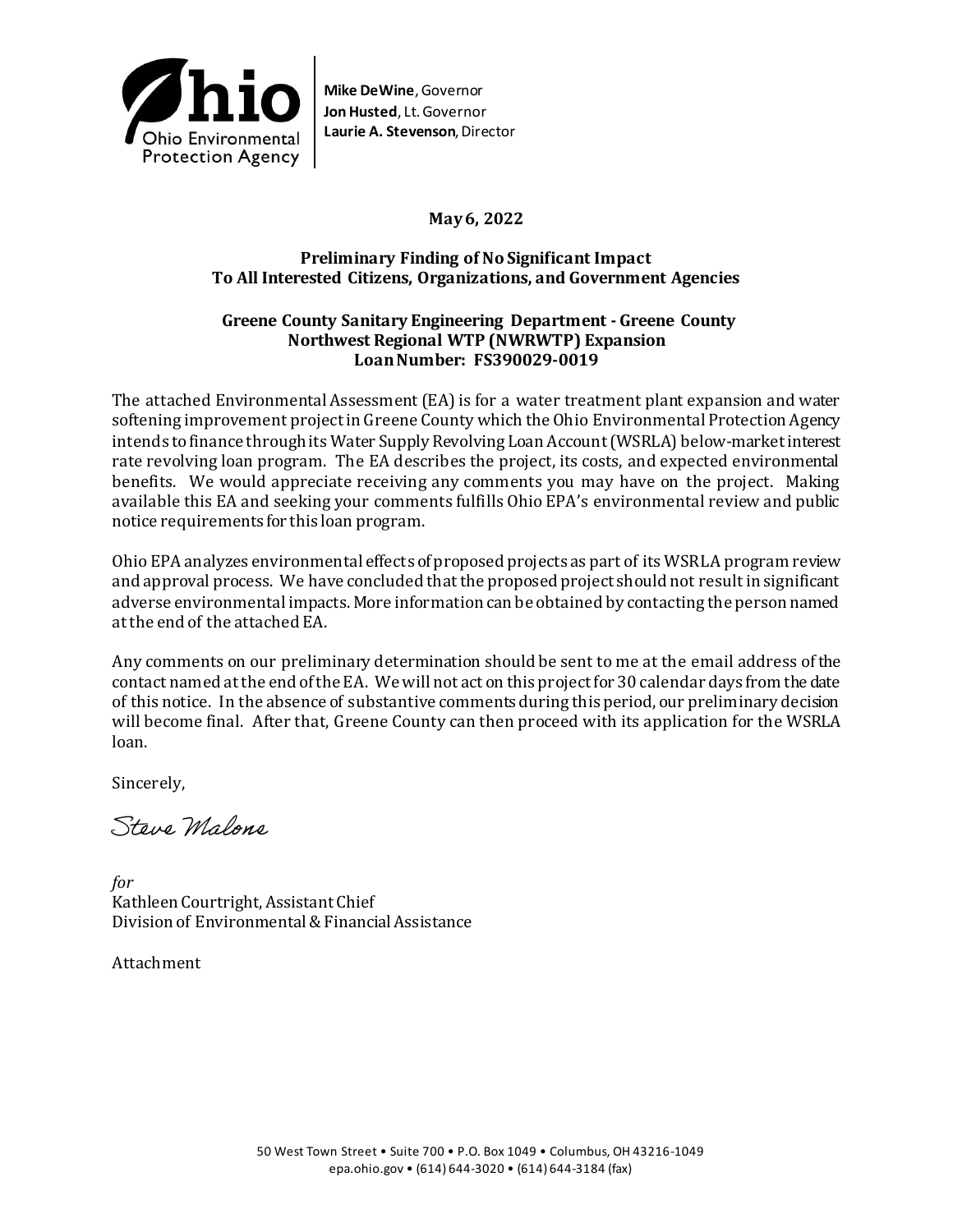#### **ENVIRONMENTAL ASSESSMENT**

#### **Project Identification**

Project: Northwest Regional WTP (NWRWTP) Expansion

Applicant: Greene County Sanitary Engineering Department 35 Greene Street, Xenia, OH 45385

LoanNumber: FS390029-0019

## **Project Summary**

Greene County Sanitary Engineering Department (GCSED, referred to as Greene County) has applied for an Ohio Water Supply Revolving Loan Account (WSRLA) loan for \$45,839,002 to improve the existing Northwest Regional water treatment plant (NWRWTP). Improvements include incorporating reverse osmosis membrane filtration treatment for softening and removal of constituents including per-and polyfluoroalkyl substances (PFAS), increasing the capacity of the water treatment plant (WTP) from 10.5 million gallons per day (MGD) to 12 MGD, and providing for a future capacity of 16 MGD. Additionally, Greene County plans to remove the aging South WTP from service.



In order to construct the new filtration facilities,

approximately one acre of trees was removed in preparation for this project, during the seasonal tree clearing window.

Greene County has gradually built water rate increases into their customers' water bills over time and will not require a specific water rate increase to pay back WSRLA loan debt for this project.

### **History & Existing Conditions**

Greene County, located in southwest Ohio (Figure 1), has a water distribution system that supplies water to approximately 17,000 customers within three major regions of their service area which includes the Northwest Regional, Eastern Regional, and Southwest Regional water systems (Figure 2). Until recently, the three regions operated independently from each other, with each having their own source water supply. Recent system improvements have resulted in a hydraulically combined Eastern Regional and Northwest Regional service area, with the completion of an interconnect project that came on-line in May of 2018. Since that time, the county has been supplying both Northwest and Eastern Regional service areas with water primarily from the Northwest Regional WTP (NWRWTP) along with supplemental supply from the South WTP (SWTP). Previously, the City of Xenia supplied the Eastern Regional area.In 2019, Greene County had a regional water master plan and hydraulic update report prepared to identify areas in need of improvement. The regional water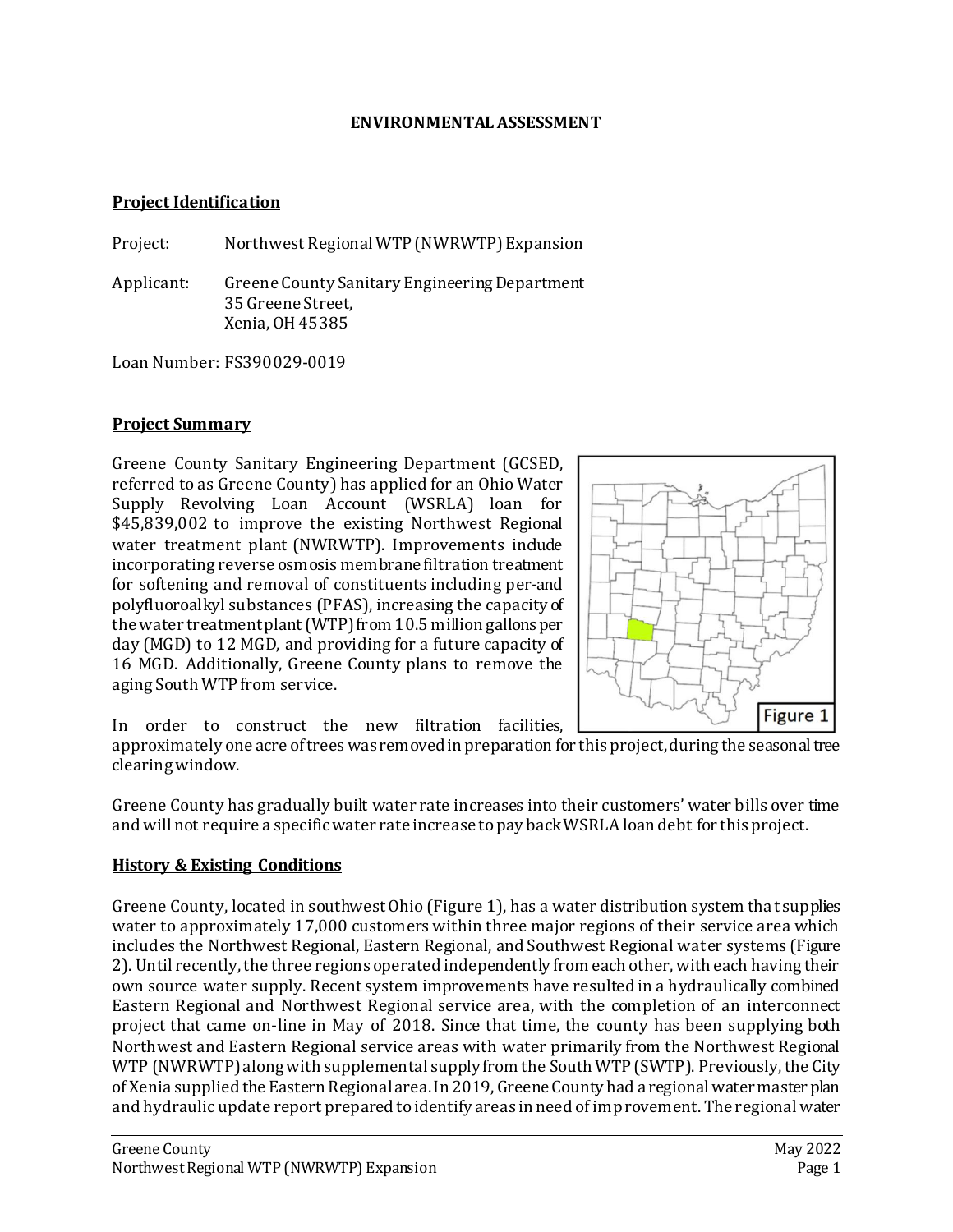master plan identified need for source water capacity improvements and distribution improvements in addition to the NWRWTP expansion and softening upgrade and will be implementing these improvements over the next 20 years.

Greene County currently purchases finished water for a portion of its service area from three other water utilities – the City of Fairborn, the City of Dayton, and Montgomery County. Given that these areas currently receive softened water, it will be necessary to integrate softening into the existing water plant to provide a consistent finished water quality. The existing NWRWTP does not soften its water.

Raw water is supplied by groundwater from three well fields with a total of 14 production wells that withdraw water from the lower-level Little Miami Buried Valley Aquifer, a Sole Source Aquifer. The aquifer has an upper and a lower layer, separated by a solid clay layer. The North and Valley Springs well fields supply water to the North WTP, and the South Well Field supplies water to South WTP. The estimated total production capacity of the wells is 11.6 MGD. However, several of the wells are not producing or are poorly producing. Part of the master plan is to rehabilitate these wells to restore production, and to install a new well field. The modelling study indicated that future production capacity could be increased to 15.4 MGD after the improvements, to achieve the desired supply for the NWRWTP treatment capacity expansion.



**Figure 2. Map of water service areas in Greene County**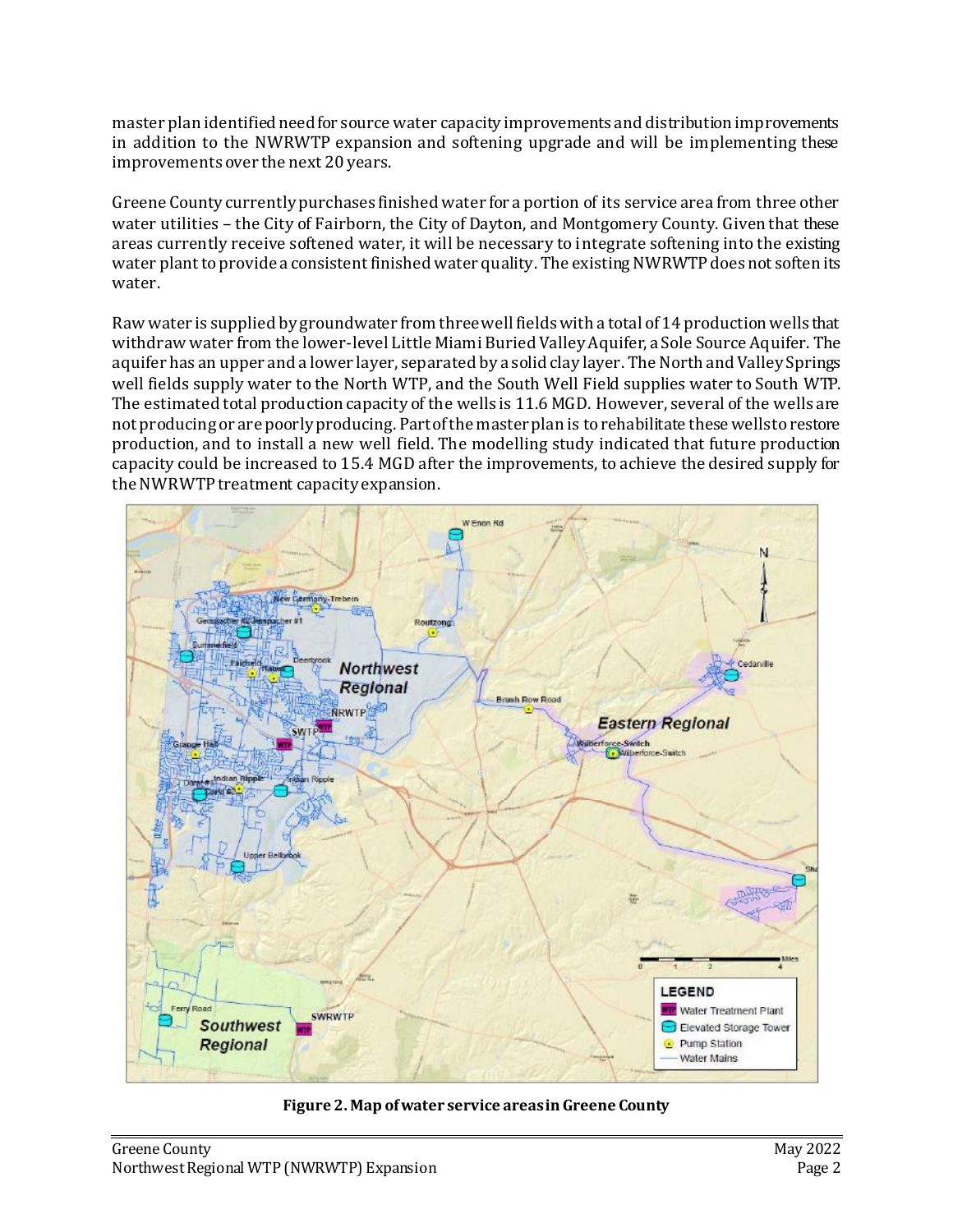The current NWRWTP treatment process consists of aeration and reaction for oxidation of dissolved iron and manganese; greensand filtration for removal of precipitated iron, manganese, and other suspended solids; chlorine disinfection; fluoridation; clearwell storage; and high service pumping. The reaction tank effluent is routed to 12 filters. Sodium hypochlorite is added before filtration to recharge the manganese greensand for manganese oxidation and removal. Oxidized iron and other particles are also removed in the filters. The filter backwash process uses water provided by two dedicated backwash pumps, along with air scour, to clean the filter media. Filtered water is routed to two ground storage clearwells (0.5-million-gallon (MG) and 3.0 MG capacity) prior to finished water pumping (See figure 3 for existing structures). The NWRWTP currently is designed to produce 10.5 MGD of finished water.



**Figure 3. Map of existing NWRWTP facilities**

Further possible water treatment processes include softening and removal of perfluorinated compounds (PFAS and PFOA). Greene County does not soften water at the treatment plant currently, and softening is performed at home by most residents. The county is interested in providing centralized softening, which would be more cost effective for water customers. There is no indication of PFAS and PFOA contamination in Greene County wells, but it is closely monitored due to nearby contamination in Wright Patterson Air Force Base wells.

# **Population and Flow Projections**

Greene County performed a regional water masterplan and hydraulic model to assess water supply, treatment, and distribution improvements necessary to meet projected water demands through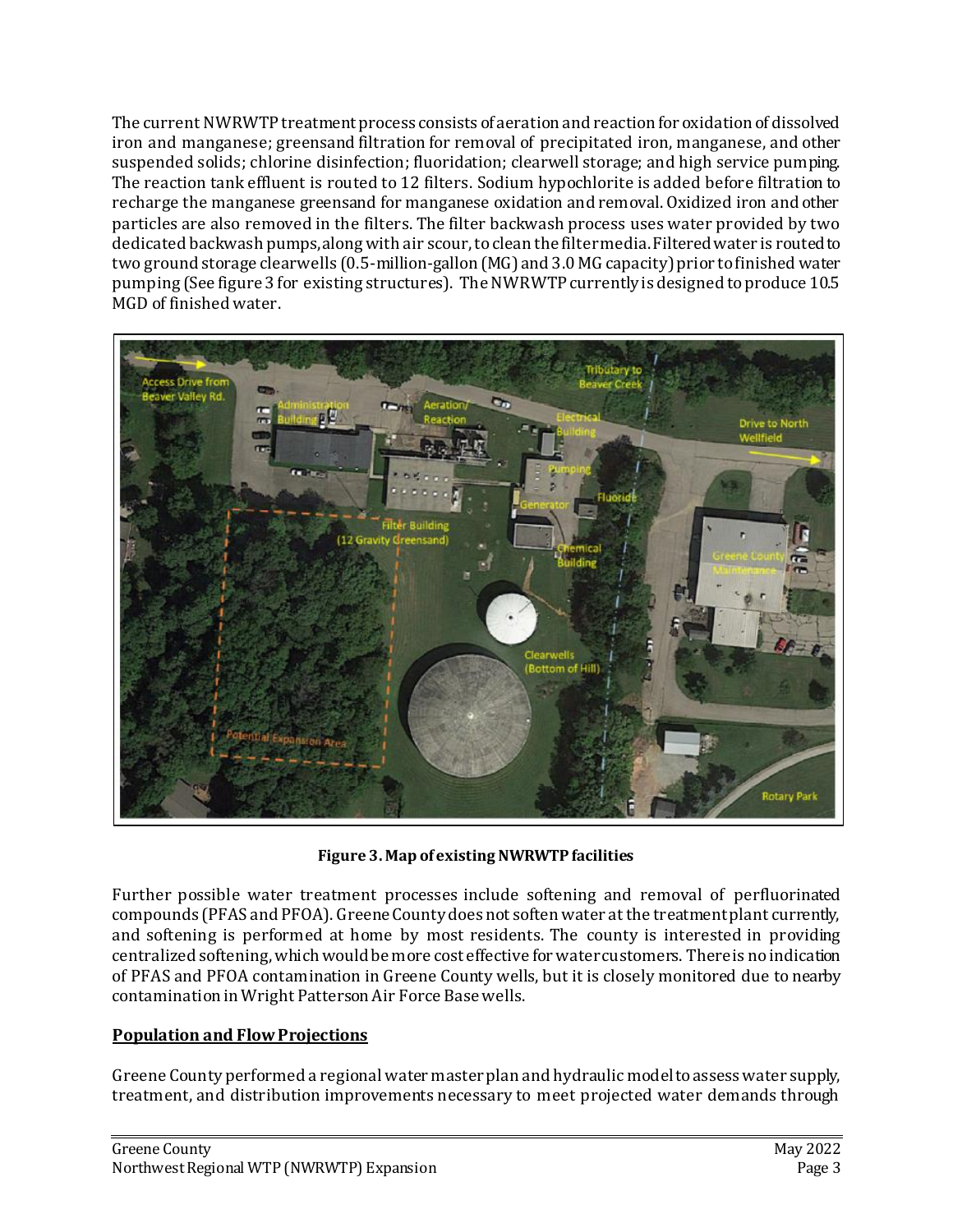2040. The population of Greene County has an estimated 167,995 people as of 2018, up 0.5% from the 2010 census. In addition to general increases in population, this master plan considered the potential for increases in demand (up to 2% per year) from the addition of new service areas that may be supplied by the NRWTP in the future,and proposed development around the airport and Clyo service areas. The 20-year projected demands are anticipated to reach 8.56 MGD under average demands and 15.42 MGD under maximum demands conditions. The three combined regions of the system have an average daily water demand of 4.62 MGD, currently serving 17,000 customers.

# **Alternatives**

Alternatives evaluated for water supply and softening options were based on hydrogeological feasibility, financial feasibility, and finished water results.

The two water supply alternatives evaluated were increasing raw water supply through well field improvements and purchasing water. A previous water study in 2008 determined that the projected raw water demand of 19 MGD could be achieved with the existing wells, plus PW-13, PW-14, and a new planned well field. Other well field improvement alternatives were developing wells that draw water from the upper level of the aquifer or supplying water from the Southwest Regional Well Field. Previous studies also evaluated the potential for servicing the North High Service area with water from Dayton or the South High Service Area with water from Montgomery County. Though both options were feasible, but it was determined that purchasing water would have a greater impact on water rates relative to developing additional groundwater within the Northwest Regional Water System.

With low-pressure reverse osmosis (LPRO) membrane softening, additional raw water is needed to account for the lost water from the membrane concentrate stream. A total of 14.1 MGD raw water will be needed to produce 12 MGD of finished water.

Lime softening, membrane softening, ion exchange, and pellet softening technologies were evaluated to produce softened water, with lime softening and membrane softening selected as the preferred options to further evaluate. Lime and membrane softening are commonly practiced at other water utilities in southwest Ohio. Ion exchange was not further evaluated because it is not effective enough to achieve the water softening and target pH. Pellet softening was not further evaluated because the resin used for ion reaction requires regeneration, resulting in a waste stream. The high total dissolved solid (TDS) levels generated in this waste would significantly increase overall TDS in the water treatment and disposal process.

Membrane softening as either nanofiltration (NF) or low-pressure reverse osmosis (LPRO) is capable of removing the ions that contribute to water hardness, including calcium, magnesium, iron, and manganese. NF membranes are "looser" and allow some portion of the hardness to pass through, while LPRO membranes are "tighter" and reject nearly all hardness.

Membrane filter concentrate will be disposed to surface water through a new National Pollutant Discharge Elimination System (NPDES) permit, either directly to a stream or blended with wastewater treatment plant effluent.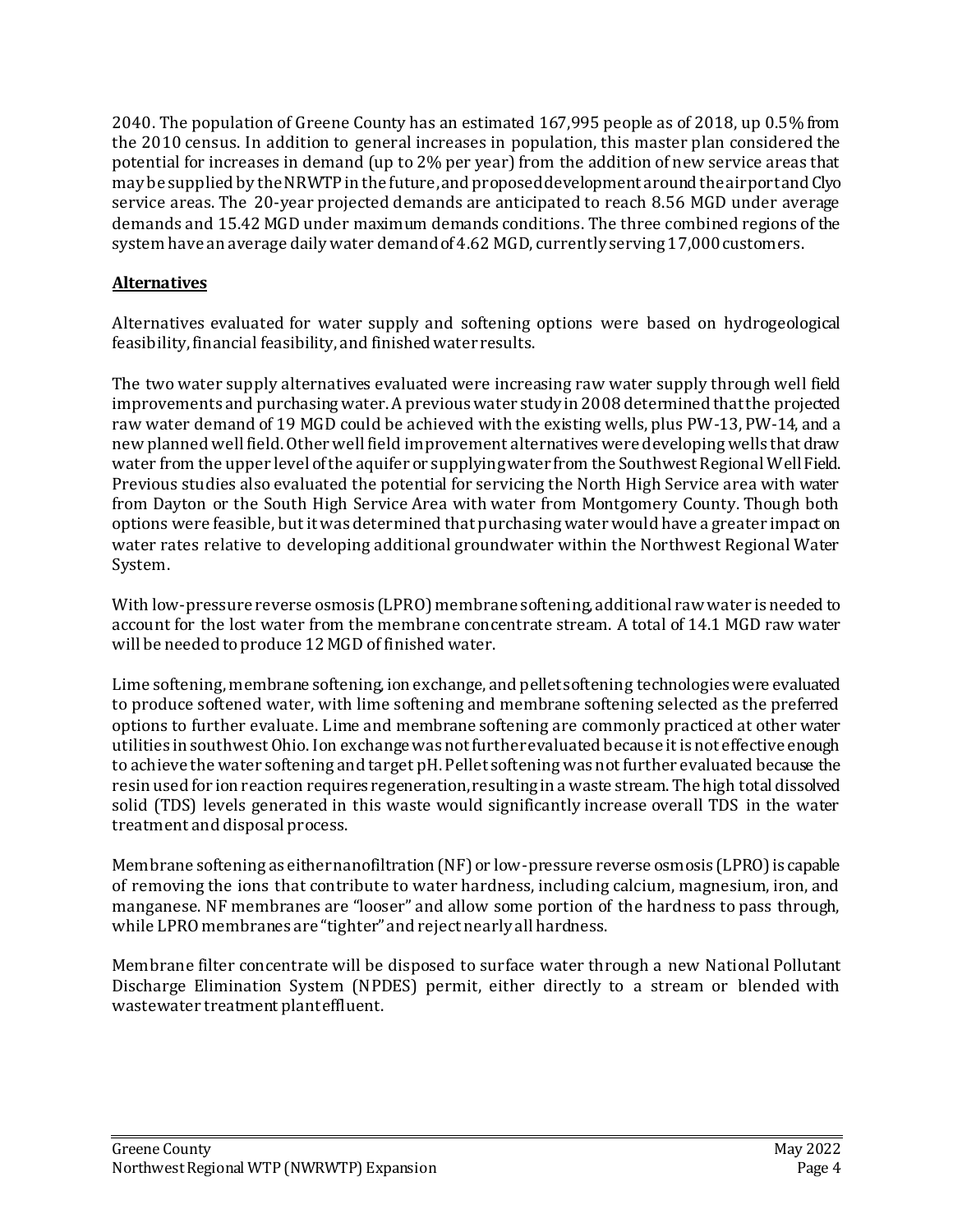| Cost                                                           | <b>Lime Softening</b> | <b>Membrane Softening</b> |
|----------------------------------------------------------------|-----------------------|---------------------------|
| <b>Capital Cost Estimate</b>                                   | \$33,500,000          | \$43,000,000              |
| <b>Annual Operating Cost Estimate</b><br>(not including labor) | \$2,231,000           | \$586,600                 |
| 20-Year Present Worth                                          | \$87,800,000          | \$57,300,000              |

#### **Figure 4. Table comparing costs of lime softening and membrane softening**

## **Selected Alternative**

Based on a combination of performance and cost, Greene County selected LPROmembrane filtration as the preferred method of softening its water supply. Despite the higher initial capital costs for membrane softening, the lower annual operating costs yield a lower 20-year present worth cost, and membrane softening would yield a lower overall cost than lime softening after approximately six years (see Figure 4). With the planned installations of new wells, raw water supply is available for near-term demands to expand NRWTP to 12 MGD approved capacity. However, additional groundwater capacity must be augmented to meet future approved capacity needs.

Addition of membrane softening would occur after the current aeration/reaction process. Removing iron, manganese, and arsenic in the aeration/reaction process will protect the membranes from potential fouling and help Greene County to meet arsenic limits. New filters will be necessary to expand the plant capacity from the current 10.5 MGD to 12 MGD, and additional filters will be needed to further expand the capacity from 12 MGD to 16 MGD. Since residual chlorine from the aeration/reaction system can damage the membranes, a new sodium bisulfite system will be required to neutralize chlorine upstream of the membranes.

A new process building will be built south of the existing garage and administration building that will house pre-membrane cartridge filters, which are required to protect the membranes from physical damage, high pressure membrane feed pumps, RO arrays, and ancillary systems including chemical feed and membrane cleaning equipment and tankage. Like the lime softening option, the existing administration and garage space will be demolished. New administration and garage facilities will be included in the new membrane process building (See Figure 5 for site drawing).

A new stormwater basin will be constructed south of the existing clarifiers, with piping carrying collected stormwater from the north and west areas of the site expansion, where impervious surface area will be increased. The stormwater basin will include an outfall constructed that discharges stormwater to a tributary of Beaver Creek adjacent to NWRWTP. The outfall will be constructed on the bank of the stream and will not involve in-water work.

A discharge concentrate wastewater pipe will be constructed, to carry reject wastewater generated from the filtration process. The piping will transport concentrate wastewater from the filter building to the Greene County wastewater treatment plant to the south of NWRWTP (See Fig 6 for alignment). A small portion of the wastewater pipe is included as part of this project, and the remainder of the piping will be financed as a separate loan project.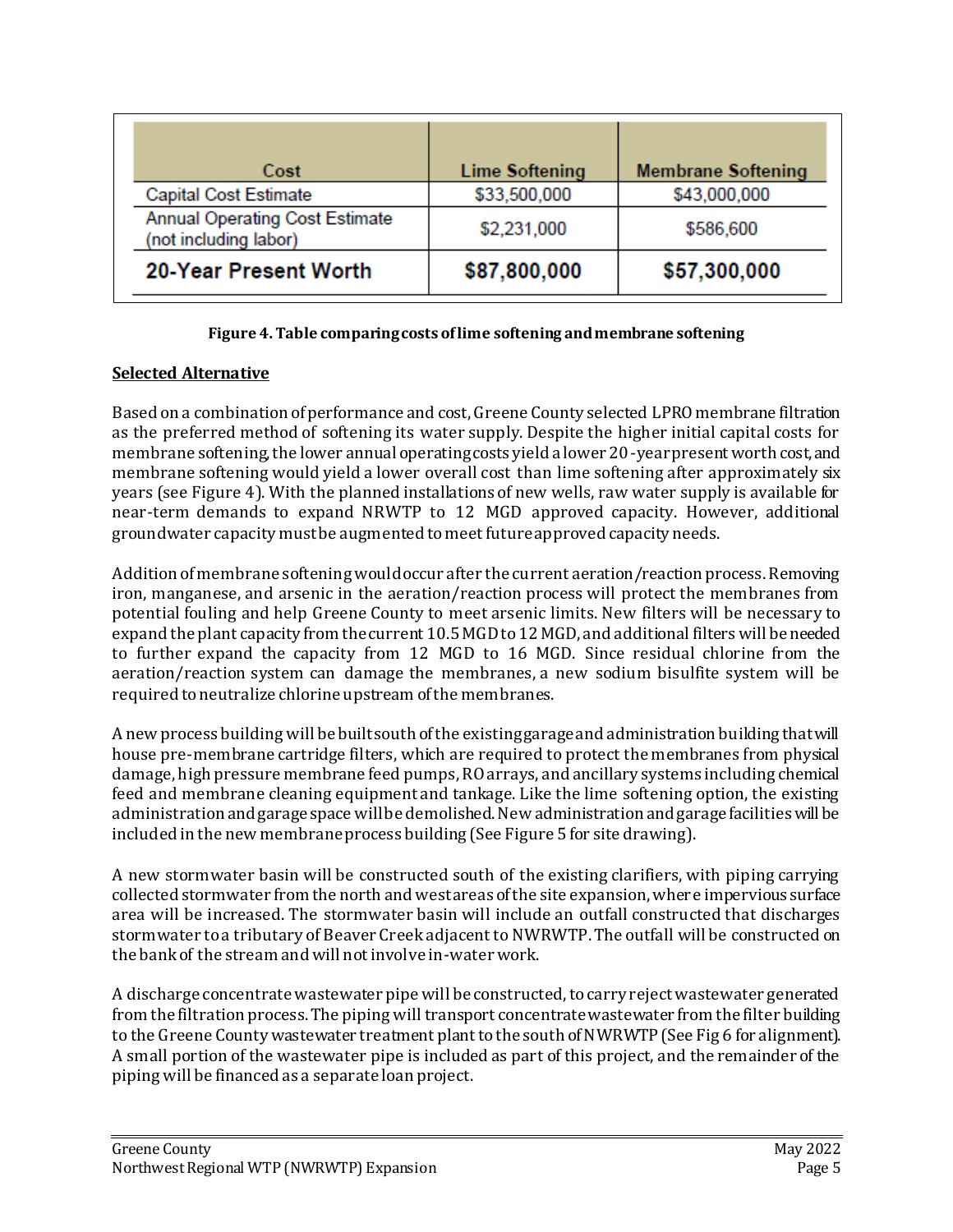

**Figure 5. Drawing of existing NWRWTP showing new building additions to accomplish membrane filtration**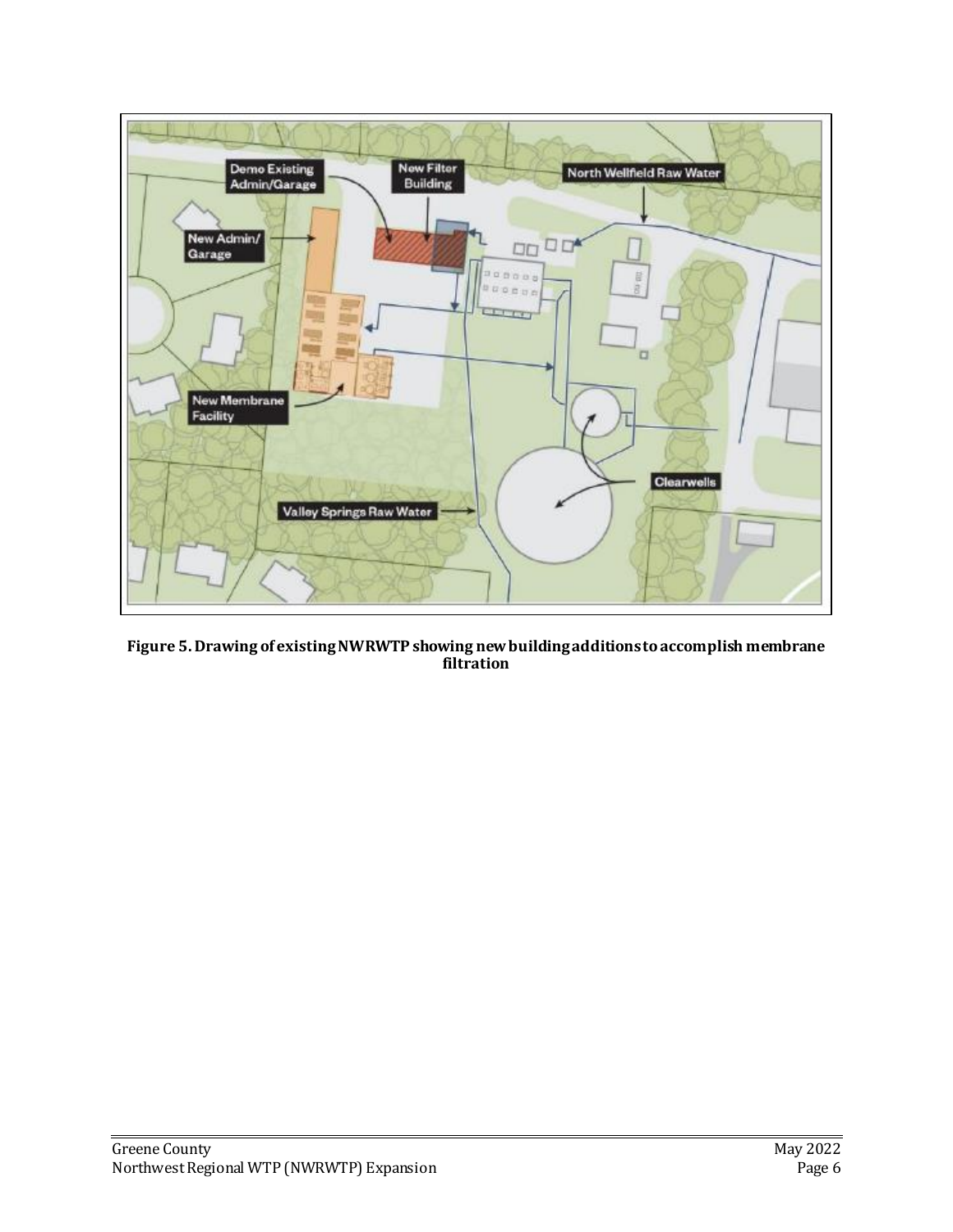

**Figure 6. Portion of the membrane concentrate wastewater piping included with the NWRWTP project improvements, marked in red.**

# **Implementation**

Greene County will borrow \$45,062,695 from the WSRLA at the standard interest rate, currently at 1.66%. During the 30-year loan period, Greene County will save approximately \$10 million by using WSRLA dollars at this rate, compared to the market rate of 2.96%. The fixed interest rate is adjusted monthly to reflect changing market conditions.

A typical residential water customer in Greene County pays \$31.85 per month for water. The last water rate increase was in 2015, and rates will not need to be raised to repay the debt for this project. According to the 2014-2018 American Community Survey, the estimated median household income (MHI) for a resident of Greene County is \$65,032. The average yearly water utility bill costs \$382, which is 0.59% of the MHI and compares favorably to the Ohio average bill, \$639.

Anticipating loan award in June 2022, construction will be complete by the end of 2024.

# **Public Participation**

Greene County made thorough efforts to educate the public about water system improvements and provide an annual consumer confidence report for each water district in Greene County on their website. Several news articles have been published in the Beavercreek and Dayton area news about the planned improvements to the Northwest Regional WTP and the addition of a new well field site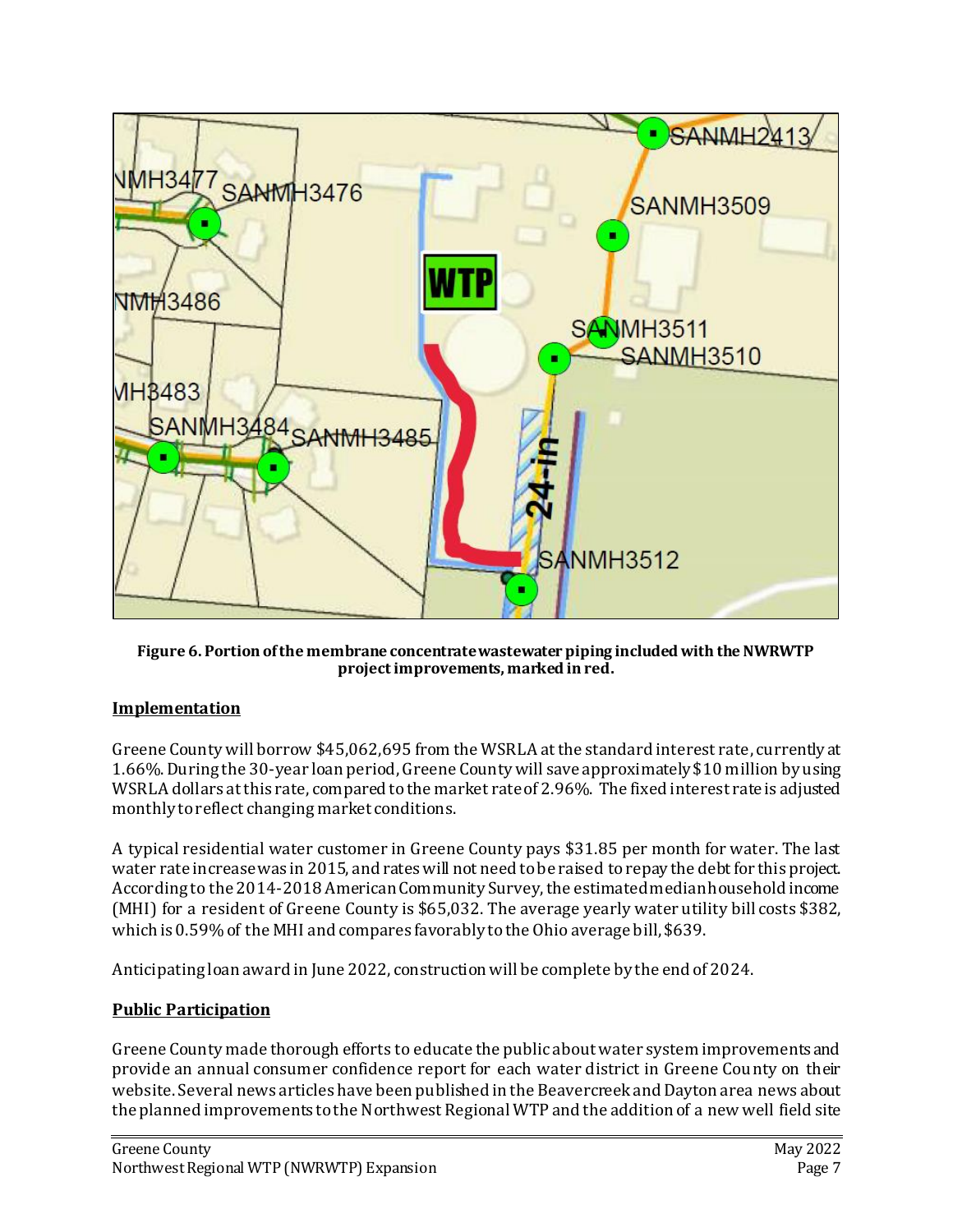to secure the county's future raw water supply. The county also plans to hold public meetings to present information on the planned WTP expansion project and addition of reverse osmosis membrane water treatment.

Multiple public meetings have been held by Greene County to present the project to residents, and answer questions with the most recent public meeting held in April 2022. Green County continues to work with local residents to address their concerns about construction safety, noise, aesthetics, and schedule as the construction initiation date approaches.

Ohio EPA is unaware of opposition to or controversy about the project. Ohio EPA will make a copy of this document available to the public on its web page, available for comment for 30 days, and will provide it on request to interested parties.

The following agencies and authorities reviewed this project's planning information:

Ohio Environmental Protection Agency State Historic Preservation Office Ohio Department of Natural Resources U.S. Fish and Wildlife Service U.S. EPA Region 5, Sole Source Aquifer Coordinator Local Floodplain Coordinator

These review agencies have provided comments,and none oppose the project.

## **Environmental Impacts**

The project has the potential to affect the following features, but the effects will be reduced or mitigated to acceptable levels. Several agencies have reviewed this project and provided input and recommendations for best practices that minimize negative impacts to environmental features, as explained below.

*Air Quality:* Greene County meets standards for the six regulated air pollutants (carbon monoxide, sulfur dioxide, nitrogen oxide, lead, particulate matter, and ozone). During construction, dust and vehicle exhaust will be insignificant sources of local air pollution. Dust due to excavation in dry weather will be controlled by good housekeeping measures (minimizing the area of disturbed soil, road sweeping, dust suppression with water or other benign dust suppressant). Because of its temporary nature and the use of emissions controls on motorized equipment, construction vehicle exhaust will be an insignificant pollution source compared to background sources of motorized vehicle exhaust in the greater project area. Based on this information, the project should have no significant adverse short-term or long-term impacts on local air quality.

*Archaeological and Historical Resources:* A Phase 1 Archaeological survey was conducted for the Greene County WTP project area of 10.55 acres, where the land was visually inspected and shovel pit excavations were used to identify any cultural resources that may be present. None were found in the proposed project area. The State Historic Preservation Office (SHPO) concurs with Ohio EPA's finding of no effect because no archaeological or cultural resources were found during the survey.

In the event of archaeological finds during construction, Ohio Revised Code Section 149.53 requires contractors and subcontractors to notify SHPO of any archaeological discoveries in the project area, and to cooperate with the Office in archaeological and historic surveys and salvage efforts when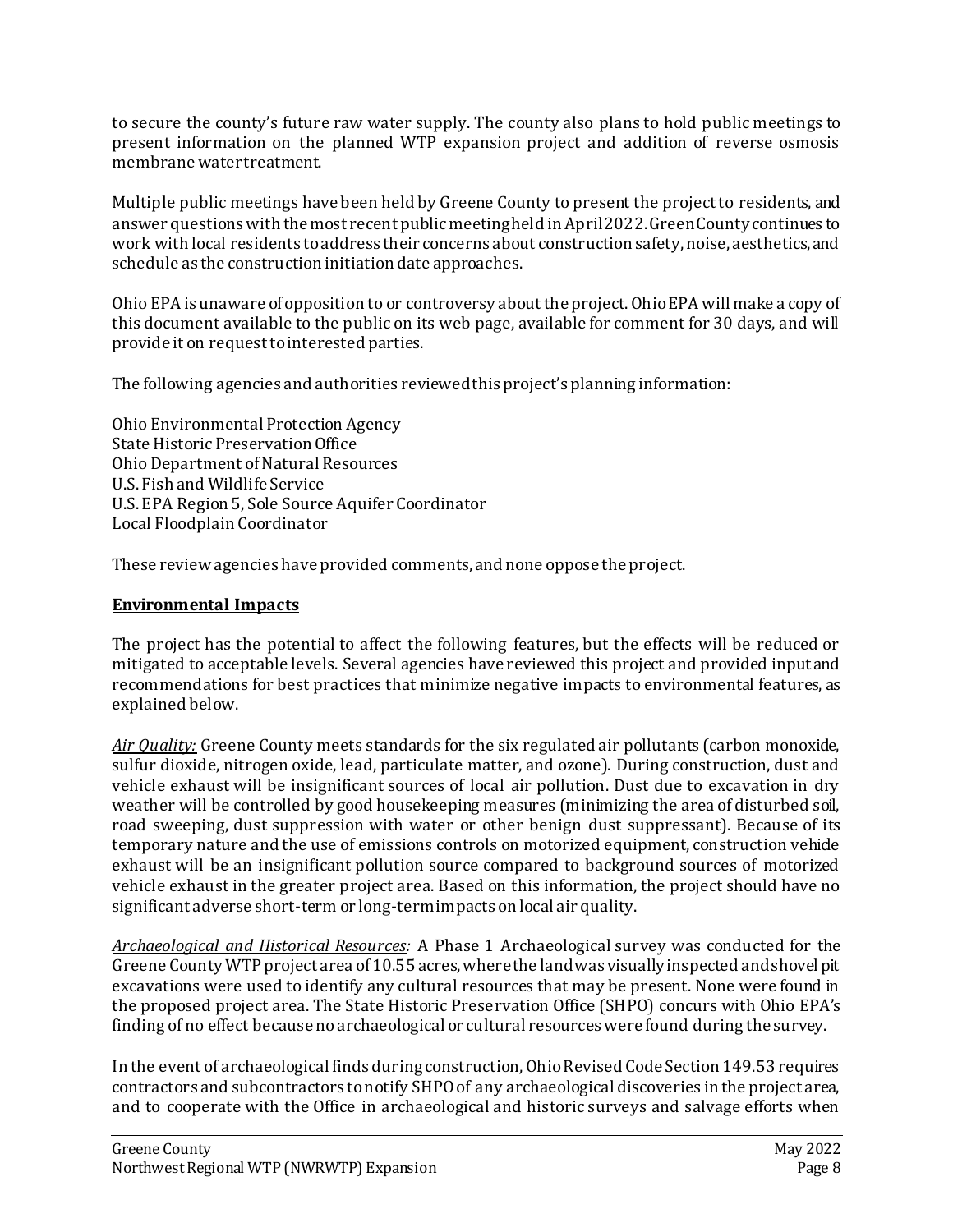appropriate. Work will not resume until a survey of the find and a determination of its value and effect has been made, and Ohio EPA authorizes work to continue.

*Aquatic Habitat, Endangered Species, Fish and Wildlife:* The entire state of Ohio is within the range of the Indiana bat (*Myotis sodalis*), a state endangered and federally endangered species, the northern long-eared bat (*Myotis septentrionalis*), a state endangered and federally threatened species, the little brown bat (*Myotis lucifugus*), a state endangered species, and the tricolored bat (*Perimyotis subflavus*), a state endangered species. During the spring and summer, these species of bats predominately roost in trees behind loose, exfoliating bark, in crevices and cavities, or in the leaves. However, these species are also dependent on the forest structure surrounding roost trees. Trees suitable for summer bat roosting and foraging were cut for this project, and to minimize impact to bats, trees were cut seasonally when bats are hibernating. Because the WTP expansion will occur within existing WTP facility and lawn, and any tree cutting occurredwhen bats were inactive and less likely to be using this habitat, the project is unlikely to impact these species.

The project is within range of the following mussel and fish species: federally endangered clubshell (*Pleurobema clava*), rayed bean (*Villosa fabalis*), and snuffbox (*Epioblasma triquetra*), and state threatened black sandshell (*Ligumia recta*), fawnsfoot (*Truncilla donaciformis*), and tongue-tied minnow (*Exoglossum laurae*). A wetland delineation survey was performed on the site, and a stream was identified as possible habitat along the east border of the site. Silt fencing will prevent sediment runoff into the stream, and because there will be no in-water workwhere the stormwater outfall will be installed, the project will not impact these species.

The project is within the range of the eastern massasauga (*Sistrurus catenatus*), a state endangered and a federally threatened snake species, the Kirtland's snake (*Clonophis kirtlandii*), a state threatened species, and the spotted turtle (*Clemmys guttata*), a state threatened species. These species use a range of wetland, wet prairie, fen, marshes, bogs, ponds, and stream habitats as well as adjacent upland habitat. Due to the urban location and lack ofwetlandhabitatin the project area, this project is not likely to impact these species.

The project is within the range of the lark sparrow (*Chondestes grammacus*), a state endangered bird, the least bittern (*Ixobrychus exilis*), a state threatened bird, the northern harrier (*Circus hudsonis*), a state endangered bird, and the upland sandpiper (*Bartramia longicauda*), a state endangered bird, The lark sparrow nests in grassland habitats with scattered shrub layers, disturbed open areas, as well as patches of bare soil. The secretive least bittern prefers dense emergent wetlands with thick stands of cattails, sedges, sawgrass or other semiaquatic vegetation interspersed with woody vegetation and open water. The northern harrier is a common migrant and winter species, who breeds in large marshes and grasslands. Nesting upland sandpipers utilize dry grasslands including native grasslands, seeded grasslands, grazed and ungrazed pasture, hayfields, and grasslands established through the Conservation Reserve Program (CRP). Because these kinds of habitat will not be impacted, this project is not likely to impact these species.

*Energy:* This project will require an increase in energy consumption. Greene County is changing water treatment process to incorporate membrane filtration for softening and will be increasing the amount of water treated. It is necessary to increase the amount of water treated to ensure enough supply for projected regular growth of Greene County and the public, and to provide enough local water to stop purchasing water outside Greene County.

*Land use:* Some land use changes will occur. Where the water treatment improvements will expand the WTP grounds, one acre of wood lot was cleared to accommodate the new buildings and driveway.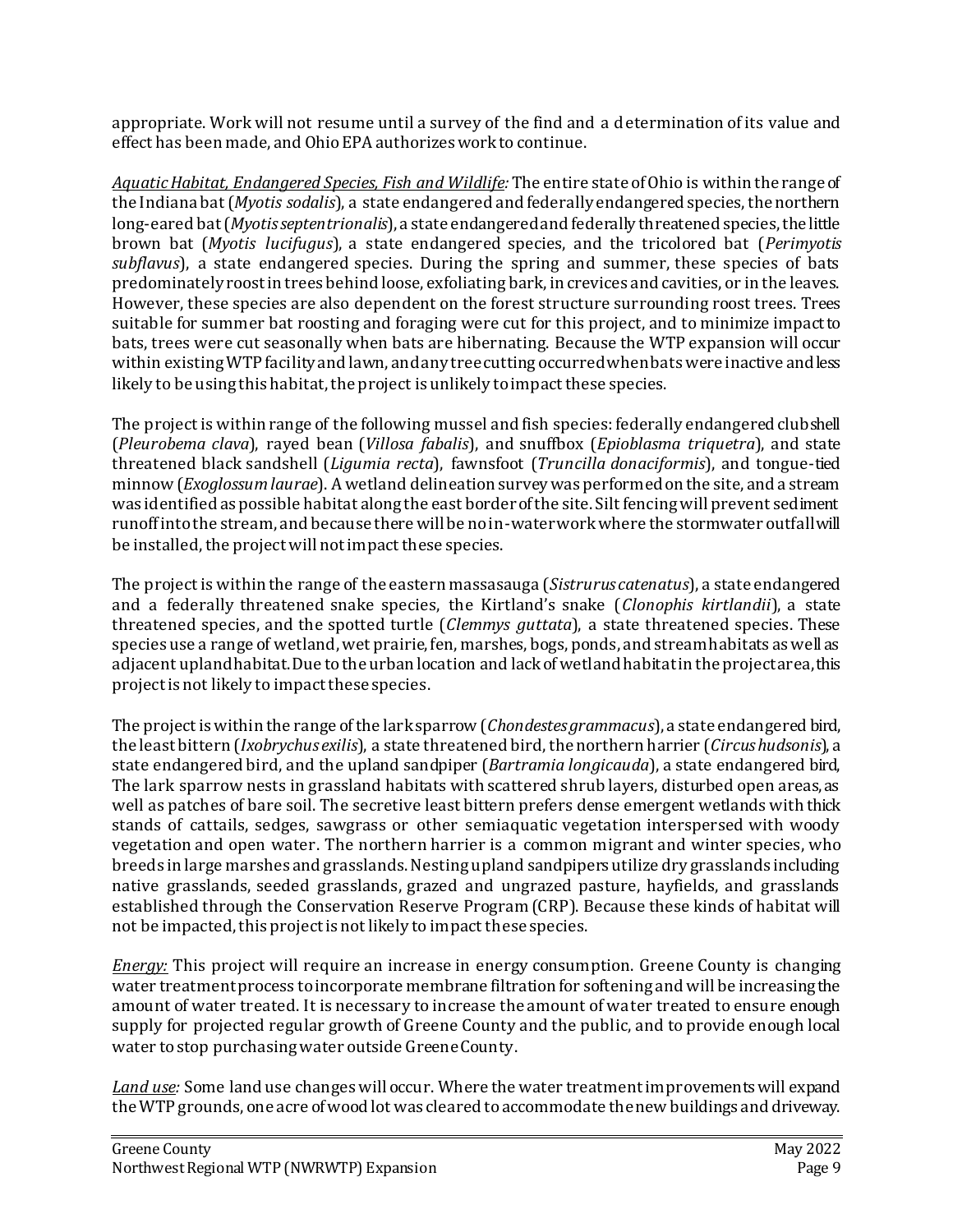Seasonal tree clearing restrictions were followed to avoid impacting wildlife, and erosion control measures will be in place on bare soil while construction has yet to begin.

*Floodplains*: The proposed stormwater basin and portion of membrane concentrate discharge piping are within the 100-year floodplain, and coordination with the local floodplain coordinator is required. Because the stormwater detention basin does not construct a raised structure, it will not negatively impact floodplains. The concentrate discharge piping will be buried when complete and will not interfere with the floodplain.

*Ground Water Resources*: Much of Green County lies within the Miami Buried Valley Aquifer, a Sole Source Aquifer. The project was reviewed by the U.S.EPA Region 5 Sole Source Aquifer coordinator who provided comments for best management practices for storm water and runoff control, dewatering settling and filtration, fuel and chemical spill containment and storage practices, and appropriate disposal of demolished materials and soil that will be implemented to ensure construction actions will not contaminate the aquifer.

*Local Economy:* By using low-interest financing, Greene County has minimized the project cost and the economic impact on customers. Greene County will not need to increase water bills to repay this project loan.

*Safety, Traffic, Noise, and Aesthetics:* This project will occur on existing WTP land, adjacent to residential property. Aesthetics may be altered for a few residential houses adjacent to the NWRWTP where a wood lot was cleared for the expansion. The project will include improvements and changes at the existing water treatment plant property and will not change aesthetics outside WTP property. Construction best-practice and safety standards will be followed by the contractors for this project as outlined in detail plan notes. A secure fence has been installed between residential housing and WTP expansion area with a cloth screen for safety and aesthetics. Local traffic will not be affected because the WTP access road is a private driveway. Construction will occur during the week during daylight hours from 7:00 am to 3:30 pm.

*Surface Water Resources:* A stormwater pollution prevention and protection plan will be in place during construction, with silt fencing installed around excavations. Soil will be disposed of in an appropriate offsite location. Stormwater flow from the cut and filled expansion and increased impermeable surfaces of the new filter building and driveway will be directed across the site and piped to a new stormwater basin on the south end of the WTP property. Green County will obtain the required permitting for the increased impermeable surfaces The stormwater basin outfall will discharge to an adjacent tributary of Beaver Creek, and does not require a NPDES permit for this kind of stormwater discharge.

*Terrestrial and Aquatic Habitat –* A wetland delineation survey was performed in December 2021 by AECOM to identify possible wetlands on the WTP site based on vegetation, hydrology, and soil characteristics. No wetlands were identified in the one acre of woodlot cut for the expansion, and a stream was identified on the right border of the property. A stormwater basin outfall will be installed on the edge of the Beaver Creek tributary stream, but no in-water work will occur.

Unaffected Environmental Features: No *Safe Drinking Water (private drinking water wells)*, *State or Federal Wild or Scenic Rivers*, *Prime Farmland,* or *Coastal Zones* are present in or near the work sites, and therefore will not be affected.